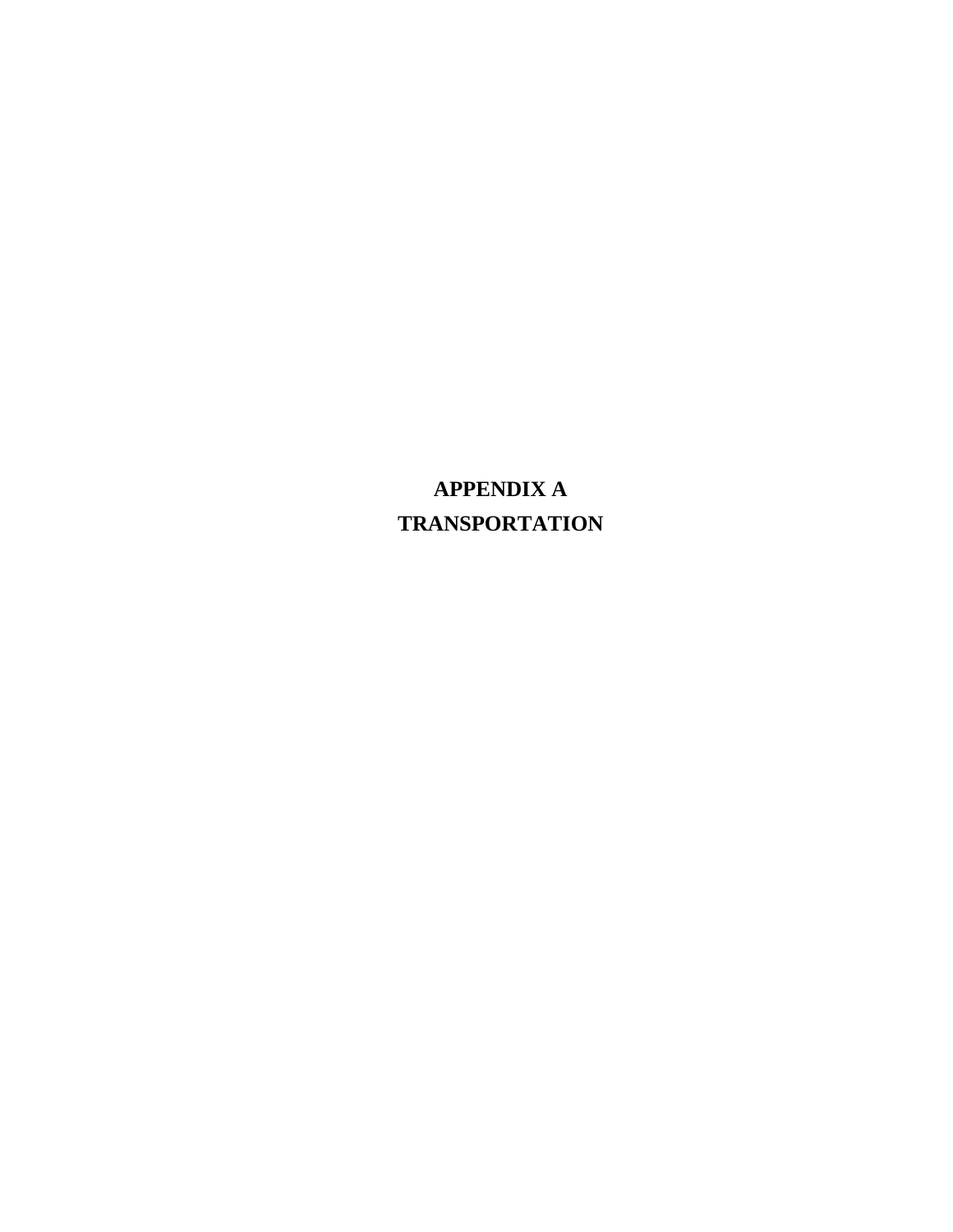# **Second Avenue Subway INTERSECTION LEVELS OF SERVICE SUMMARY New York, New York Weekday AM Peak Hour (7:45 - 8:45 AM)**

| <b>Construction Condition</b><br><b>No Action Condition</b><br><b>Intersection</b><br>Delay<br>Delay<br>Delay<br>LOS<br><b>LOS</b><br>LOS<br>v/c ratio<br>$v/c$ ratio<br>Movement<br>$v/c$ ratio<br>Movement<br>(sec/veh)<br>(sec/veh)<br>(sec/veh)<br>1. Second Avenue & East 105th Street<br><b>SBT</b><br>Second Avenue<br>10.4<br>0.75<br>В<br>12.0<br>0.80<br>B<br><b>SBTR</b><br>7.7<br>0.59<br>Α<br><b>SBR</b><br>0.15<br>A<br>5.9<br>0.27<br>Α<br>4.4<br>C<br>$\mathsf{C}$<br><b>WBLT</b><br>32.5<br>28.8<br>0.59<br><b>WBLT</b><br>32.5<br>0.59<br>С<br>East 105th Street<br>0.46<br>B<br>B<br>B<br>14.6<br>12.2<br>Overall<br>12.4<br>Overall<br>2. Second Avenue & East 106th Street<br><b>SBL</b><br>0.29<br>B<br>B<br>Second Avenue<br>18.0<br>16.5<br>0.30<br><b>SBT</b><br>2.1<br>0.67<br>A<br>2.8<br>0.74<br>A<br><b>SBLTR</b><br>8.2<br>0.62<br>Α<br><b>SBR</b><br>2.5<br>$\overline{2.8}$<br>0.33<br>A<br>0.35<br>A<br>$\overline{F}$<br>F<br><b>EBTR</b><br>95.4<br>132.2<br>132.2<br>1.16<br>F<br>East 106th Street<br>1.05<br>1.16<br><b>EBTR</b> |            |      | 2017            |   |      | 2024 |   |     | 2024 |      |   |  |
|------------------------------------------------------------------------------------------------------------------------------------------------------------------------------------------------------------------------------------------------------------------------------------------------------------------------------------------------------------------------------------------------------------------------------------------------------------------------------------------------------------------------------------------------------------------------------------------------------------------------------------------------------------------------------------------------------------------------------------------------------------------------------------------------------------------------------------------------------------------------------------------------------------------------------------------------------------------------------------------------------------------------------------------------------------------------|------------|------|-----------------|---|------|------|---|-----|------|------|---|--|
|                                                                                                                                                                                                                                                                                                                                                                                                                                                                                                                                                                                                                                                                                                                                                                                                                                                                                                                                                                                                                                                                        |            |      | <b>Existing</b> |   |      |      |   |     |      |      |   |  |
|                                                                                                                                                                                                                                                                                                                                                                                                                                                                                                                                                                                                                                                                                                                                                                                                                                                                                                                                                                                                                                                                        |            |      |                 |   |      |      |   |     |      |      |   |  |
|                                                                                                                                                                                                                                                                                                                                                                                                                                                                                                                                                                                                                                                                                                                                                                                                                                                                                                                                                                                                                                                                        |            |      |                 |   |      |      |   |     |      |      |   |  |
|                                                                                                                                                                                                                                                                                                                                                                                                                                                                                                                                                                                                                                                                                                                                                                                                                                                                                                                                                                                                                                                                        |            |      |                 |   |      |      |   |     |      |      |   |  |
|                                                                                                                                                                                                                                                                                                                                                                                                                                                                                                                                                                                                                                                                                                                                                                                                                                                                                                                                                                                                                                                                        |            |      |                 |   |      |      |   |     |      |      |   |  |
|                                                                                                                                                                                                                                                                                                                                                                                                                                                                                                                                                                                                                                                                                                                                                                                                                                                                                                                                                                                                                                                                        |            |      |                 |   |      |      |   |     |      |      |   |  |
|                                                                                                                                                                                                                                                                                                                                                                                                                                                                                                                                                                                                                                                                                                                                                                                                                                                                                                                                                                                                                                                                        |            |      |                 |   |      |      |   |     |      |      |   |  |
|                                                                                                                                                                                                                                                                                                                                                                                                                                                                                                                                                                                                                                                                                                                                                                                                                                                                                                                                                                                                                                                                        |            |      |                 |   |      |      |   |     |      |      |   |  |
|                                                                                                                                                                                                                                                                                                                                                                                                                                                                                                                                                                                                                                                                                                                                                                                                                                                                                                                                                                                                                                                                        |            |      |                 |   |      |      |   |     |      |      |   |  |
|                                                                                                                                                                                                                                                                                                                                                                                                                                                                                                                                                                                                                                                                                                                                                                                                                                                                                                                                                                                                                                                                        |            |      |                 |   |      |      |   |     |      |      |   |  |
|                                                                                                                                                                                                                                                                                                                                                                                                                                                                                                                                                                                                                                                                                                                                                                                                                                                                                                                                                                                                                                                                        |            |      |                 |   |      |      |   |     |      |      |   |  |
|                                                                                                                                                                                                                                                                                                                                                                                                                                                                                                                                                                                                                                                                                                                                                                                                                                                                                                                                                                                                                                                                        |            |      |                 |   |      |      |   |     |      |      |   |  |
|                                                                                                                                                                                                                                                                                                                                                                                                                                                                                                                                                                                                                                                                                                                                                                                                                                                                                                                                                                                                                                                                        | <b>WBL</b> | 38.4 | 0.50            | D | 59.5 | 0.73 | E | WBL | 59.5 | 0.73 | E |  |
| D<br><b>WBT</b><br>37.2<br>D<br>37.9<br><b>WBT</b><br>0.73<br>D<br>0.70<br>0.73<br>37.9                                                                                                                                                                                                                                                                                                                                                                                                                                                                                                                                                                                                                                                                                                                                                                                                                                                                                                                                                                                |            |      |                 |   |      |      |   |     |      |      |   |  |
| $\overline{C}$<br>$\overline{\text{c}}$<br>D<br>24.7<br>33.3<br>Overall<br>41.8<br>Overall                                                                                                                                                                                                                                                                                                                                                                                                                                                                                                                                                                                                                                                                                                                                                                                                                                                                                                                                                                             |            |      |                 |   |      |      |   |     |      |      |   |  |
| 3. Second Avenue & East 108th Street                                                                                                                                                                                                                                                                                                                                                                                                                                                                                                                                                                                                                                                                                                                                                                                                                                                                                                                                                                                                                                   |            |      |                 |   |      |      |   |     |      |      |   |  |
| <b>SBL</b><br>2.5<br>0.24<br>0.24<br>Second Avenue<br>Α<br>2.4<br>Α<br><b>SBLT</b><br>4.8<br>0.62<br>Α                                                                                                                                                                                                                                                                                                                                                                                                                                                                                                                                                                                                                                                                                                                                                                                                                                                                                                                                                                 |            |      |                 |   |      |      |   |     |      |      |   |  |
| <b>SBT</b><br>5.7<br>0.77<br>6.3<br>A<br>0.82<br>A                                                                                                                                                                                                                                                                                                                                                                                                                                                                                                                                                                                                                                                                                                                                                                                                                                                                                                                                                                                                                     |            |      |                 |   |      |      |   |     |      |      |   |  |
| 5.5<br>A<br>6.0<br>A<br>4.8<br>A<br>Overall<br>Overall                                                                                                                                                                                                                                                                                                                                                                                                                                                                                                                                                                                                                                                                                                                                                                                                                                                                                                                                                                                                                 |            |      |                 |   |      |      |   |     |      |      |   |  |
| 4. Second Avenue & East 109th Street                                                                                                                                                                                                                                                                                                                                                                                                                                                                                                                                                                                                                                                                                                                                                                                                                                                                                                                                                                                                                                   |            |      |                 |   |      |      |   |     |      |      |   |  |
| <b>SBT</b><br>$\overline{C}$<br>Second Avenue<br>22.6<br>0.80<br>25.0<br>0.85<br>C<br>B<br><b>SBTR</b><br>19.4<br>0.69                                                                                                                                                                                                                                                                                                                                                                                                                                                                                                                                                                                                                                                                                                                                                                                                                                                                                                                                                 |            |      |                 |   |      |      |   |     |      |      |   |  |
| $\overline{B}$<br><b>SBR</b><br>B<br>19.7<br>18.8<br>0.44<br>0.47                                                                                                                                                                                                                                                                                                                                                                                                                                                                                                                                                                                                                                                                                                                                                                                                                                                                                                                                                                                                      |            |      |                 |   |      |      |   |     |      |      |   |  |
| C<br>$\overline{\text{c}}$<br><b>WBLT</b><br>29.1<br><b>WBLT</b><br>0.50<br>С<br>East 109th Street<br>28.7<br>0.46<br>0.48<br>29.8                                                                                                                                                                                                                                                                                                                                                                                                                                                                                                                                                                                                                                                                                                                                                                                                                                                                                                                                     |            |      |                 |   |      |      |   |     |      |      |   |  |
| Ċ<br>C<br>C<br>23.0<br>25.0<br>20.8<br>Overall<br>Overall                                                                                                                                                                                                                                                                                                                                                                                                                                                                                                                                                                                                                                                                                                                                                                                                                                                                                                                                                                                                              |            |      |                 |   |      |      |   |     |      |      |   |  |
| Second Avenue & East 115th Street<br>5.                                                                                                                                                                                                                                                                                                                                                                                                                                                                                                                                                                                                                                                                                                                                                                                                                                                                                                                                                                                                                                |            |      |                 |   |      |      |   |     |      |      |   |  |
| <b>SBT</b><br>8.0<br>0.70<br>8.2<br>0.73<br>Second Avenue<br>Α<br>A<br><b>SBTR</b><br>0.57<br>5.2<br>Α<br><b>SBR</b><br>4.1<br>4.3                                                                                                                                                                                                                                                                                                                                                                                                                                                                                                                                                                                                                                                                                                                                                                                                                                                                                                                                     |            |      |                 |   |      |      |   |     |      |      |   |  |
| $\overline{A}$<br>0.20<br>A<br>0.25<br><b>WBLT</b><br>26.7<br>C<br>27.9<br>$\overline{C}$<br>WBLT<br>0.53<br>27.9<br>0.53<br>С<br>East 115th Street<br>0.48                                                                                                                                                                                                                                                                                                                                                                                                                                                                                                                                                                                                                                                                                                                                                                                                                                                                                                            |            |      |                 |   |      |      |   |     |      |      |   |  |
| B<br>B<br>10.8<br>9.3<br>A<br>Overall<br>10.4<br>Overall                                                                                                                                                                                                                                                                                                                                                                                                                                                                                                                                                                                                                                                                                                                                                                                                                                                                                                                                                                                                               |            |      |                 |   |      |      |   |     |      |      |   |  |
| 6. Second Avenue & East 116th Street                                                                                                                                                                                                                                                                                                                                                                                                                                                                                                                                                                                                                                                                                                                                                                                                                                                                                                                                                                                                                                   |            |      |                 |   |      |      |   |     |      |      |   |  |
| <b>SBL</b><br>C<br>C<br>Second Avenue<br>23.4<br>0.42<br>26.8<br>0.65                                                                                                                                                                                                                                                                                                                                                                                                                                                                                                                                                                                                                                                                                                                                                                                                                                                                                                                                                                                                  |            |      |                 |   |      |      |   |     |      |      |   |  |
| <b>SBT</b><br>2.7<br>0.66<br>2.5<br>0.70<br>Α<br><b>SBLTR</b><br>0.69<br>В<br>A<br>10.7                                                                                                                                                                                                                                                                                                                                                                                                                                                                                                                                                                                                                                                                                                                                                                                                                                                                                                                                                                                |            |      |                 |   |      |      |   |     |      |      |   |  |
| <b>SBR</b><br>2.7<br>2.5<br>A<br>0.38<br>Α<br>0.42                                                                                                                                                                                                                                                                                                                                                                                                                                                                                                                                                                                                                                                                                                                                                                                                                                                                                                                                                                                                                     |            |      |                 |   |      |      |   |     |      |      |   |  |
| $\overline{C}$<br><b>EBTR</b><br>$\overline{31.7}$<br>C<br>33.9<br><b>EBTR</b><br>C<br>0.74<br>0.79<br>33.9<br>0.79<br>East 116th Street                                                                                                                                                                                                                                                                                                                                                                                                                                                                                                                                                                                                                                                                                                                                                                                                                                                                                                                               |            |      |                 |   |      |      |   |     |      |      |   |  |
| $\overline{C}$<br>C<br>C<br><b>WBLT</b><br>28.9<br><b>WBLT</b><br>27.6<br>0.57<br>0.62<br>28.9<br>0.62                                                                                                                                                                                                                                                                                                                                                                                                                                                                                                                                                                                                                                                                                                                                                                                                                                                                                                                                                                 |            |      |                 |   |      |      |   |     |      |      |   |  |
| B<br>C<br>B<br>14.5<br>15.5<br>Overall<br>Overall<br>20.3                                                                                                                                                                                                                                                                                                                                                                                                                                                                                                                                                                                                                                                                                                                                                                                                                                                                                                                                                                                                              |            |      |                 |   |      |      |   |     |      |      |   |  |
| Second Avenue & East 117th Street                                                                                                                                                                                                                                                                                                                                                                                                                                                                                                                                                                                                                                                                                                                                                                                                                                                                                                                                                                                                                                      |            |      |                 |   |      |      |   |     |      |      |   |  |
| <b>SBT</b><br>7.7<br>0.86<br>0.94<br>B<br>Second Avenue<br>Α<br>10.1                                                                                                                                                                                                                                                                                                                                                                                                                                                                                                                                                                                                                                                                                                                                                                                                                                                                                                                                                                                                   |            |      |                 |   |      |      |   |     |      |      |   |  |
| <b>SBTR</b><br>6.4<br>0.72<br>Α<br><b>SBR</b><br>0.14<br>1.7<br>1.8<br>Α<br>0.16<br>Α                                                                                                                                                                                                                                                                                                                                                                                                                                                                                                                                                                                                                                                                                                                                                                                                                                                                                                                                                                                  |            |      |                 |   |      |      |   |     |      |      |   |  |
| C<br>$\mathbf C$<br><b>WBLT</b><br>25.5<br>26.2<br><b>WBLT</b><br>0.37<br>C<br>East 117th Street<br>0.31<br>0.35<br>26.5                                                                                                                                                                                                                                                                                                                                                                                                                                                                                                                                                                                                                                                                                                                                                                                                                                                                                                                                               |            |      |                 |   |      |      |   |     |      |      |   |  |
| B<br>A<br>8.9<br>A<br>11.1<br>8.5<br>Overall<br>Overall                                                                                                                                                                                                                                                                                                                                                                                                                                                                                                                                                                                                                                                                                                                                                                                                                                                                                                                                                                                                                |            |      |                 |   |      |      |   |     |      |      |   |  |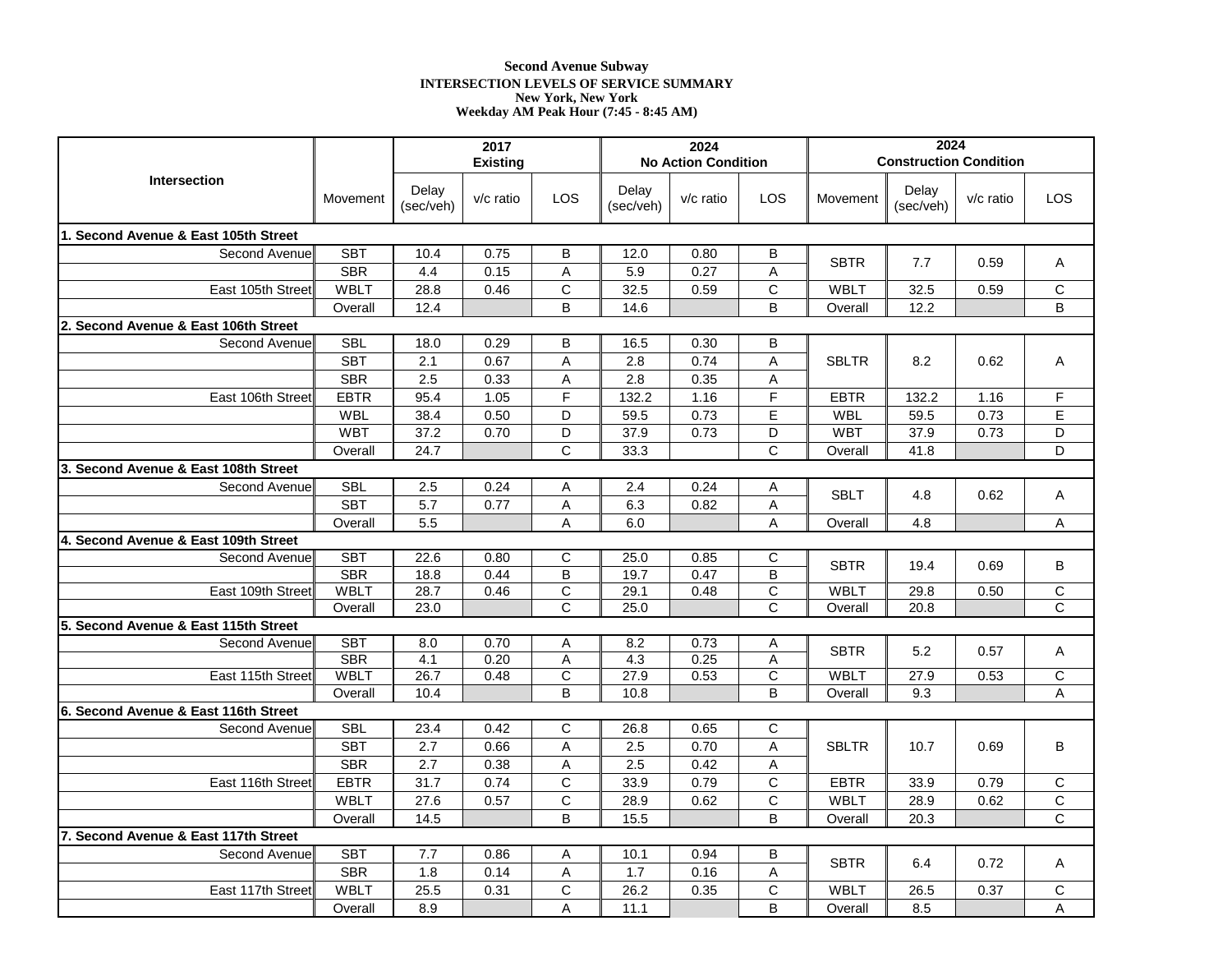# **Second Avenue Subway INTERSECTION LEVELS OF SERVICE SUMMARY New York, New York Weekday AM Peak Hour (7:45 - 8:45 AM)**

|                                                |              |                    | 2017            |                |                    | 2024                       |                       |              | 2024                          |             |                    |
|------------------------------------------------|--------------|--------------------|-----------------|----------------|--------------------|----------------------------|-----------------------|--------------|-------------------------------|-------------|--------------------|
|                                                |              |                    | <b>Existing</b> |                |                    | <b>No Action Condition</b> |                       |              | <b>Construction Condition</b> |             |                    |
| <b>Intersection</b>                            | Movement     | Delay<br>(sec/veh) | v/c ratio       | LOS            | Delay<br>(sec/veh) | $v/c$ ratio                | LOS                   | Movement     | Delay<br>(sec/veh)            | $v/c$ ratio | LOS                |
| 8. Second Avenue & East 118th Street           |              |                    |                 |                |                    |                            |                       |              |                               |             |                    |
| Second Avenue                                  | <b>SBL</b>   | 2.0                | 0.14            | Α              | 1.9                | 0.16                       | Α                     | <b>SBLT</b>  | 5.0                           | 0.70        | Α                  |
|                                                | <b>SBT</b>   | 7.1                | 0.84            | A              | 8.5                | 0.91                       | A                     |              |                               |             |                    |
|                                                | <b>EBTR</b>  | 37.0               | 0.72            | D              | 40.5               | 0.78                       | D                     | <b>EBTR</b>  | 41.8                          | 0.79        | D                  |
|                                                | Overall      | 12.2               |                 | В              | 13.9               |                            | B                     | Overall      | 12.9                          |             | В                  |
| 9. Second Avenue & East 119th Street           |              |                    |                 |                |                    |                            |                       |              |                               |             |                    |
| Second Avenue                                  | <b>SBT</b>   | 24.1               | 0.83            | C              | 29.1               | 0.91                       | C                     | <b>SBTR</b>  | 20.9                          | 0.75        | C                  |
|                                                | <b>SBR</b>   | 14.3               | 0.26            | $\sf B$        | 15.4               | 0.33                       | $\overline{B}$        |              |                               |             |                    |
| East 119th Street                              | <b>WBLT</b>  | 31.9               | 0.58            | $\mathsf C$    | 34.0               | 0.64                       | $\mathsf C$           | <b>WBLT</b>  | 34.0                          | 0.64        | C                  |
|                                                | Overall      | 24.4               |                 | C              | 28.7               |                            | $\overline{\text{c}}$ | Overall      | 23.1                          |             | C                  |
| 10. Third Avenue & East 125th Street           |              |                    |                 |                |                    |                            |                       |              |                               |             |                    |
| Second Avenue                                  | <b>NBLTR</b> | 14.4               | 0.37            | B              | 19.0               | 0.50                       | B                     | <b>NBLTR</b> | 19.0                          | 0.51        | B                  |
| East 125th Street                              | EBL          | 7.3                | 0.28            | A              | 6.3                | 0.41                       | A                     | <b>EBLT</b>  | 166.9                         | 1.35        | $\mathsf{F}^\star$ |
|                                                | <b>EBT</b>   | 11.6               | 0.88            | B              | 55.5               | 1.10                       | E                     |              |                               |             |                    |
|                                                | <b>WBTR</b>  | 20.4               | 0.35            | C              | 19.1               | 0.47                       | B                     | <b>WBTR</b>  | 30.0                          | 0.76        | C                  |
|                                                | Overall      | 14.5               |                 | B              | 30.5               |                            | $\overline{C}$        | Overall      | 71.8                          |             | $\overline{E}$     |
| 11. Lexington Avenue & East 124th Street       |              |                    |                 |                |                    |                            |                       |              |                               |             |                    |
| Second Avenue                                  | <b>SBLT</b>  | 6.2                | 0.63            | Α              | 6.8                | 0.69                       | Α                     | <b>SBLT</b>  | 7.2                           | 0.78        | Α                  |
| East 124th Street                              | <b>EBTR</b>  | 36.8               | 0.75            | D              | 44.8               | 0.86                       | D                     | <b>EBTR</b>  | 125.0                         | 1.17        | $F^*$              |
|                                                | Overall      | 14.7               |                 | B              | 17.9               |                            | B                     | Overall      | 46.9                          |             | D                  |
| 12. Lexington Avenue & East 125th Street       |              |                    |                 |                |                    |                            |                       |              |                               |             |                    |
| Lexington Avenue                               | <b>SBLTR</b> | 31.1               | 0.99            | $\mathbf C$    | 86.9               | 1.16                       | F                     | <b>SBLTR</b> | 152.0                         | 1.31        | $F^*$              |
| East 125th Street                              | <b>EBT</b>   | 71.4               | 1.02            | $\overline{E}$ | 230.3              | 1.43                       | F                     | <b>EBTR</b>  | 160.6                         | 1.28        | F                  |
|                                                | EBR          | 28.9               | 0.44            | $\mathsf C$    | 31.4               | 0.54                       | $\mathsf C$           |              |                               |             |                    |
|                                                | <b>WBT</b>   | 87.5               | 1.04            | $\overline{F}$ | 265.3              | 1.51                       | $\overline{F}$        | <b>WBT</b>   | 81.2                          | 1.06        | F                  |
|                                                | Overall      | 52.2               |                 | D              | 163.6              |                            | F                     | Overall      | 139.7                         |             | F                  |
| 13. Lexington Avenue & East 126th Street       |              |                    |                 |                |                    |                            |                       |              |                               |             |                    |
| Lexington Avenue                               | <b>SBTR</b>  | 22.1               | 0.81            | C              | 25.1               | 0.86                       | C                     | <b>SBTR</b>  | 35.1                          | 0.95        | D                  |
| East 126th Street                              | <b>WBLT</b>  | 53.4               | 0.91            | D              | 306.1              | 1.60                       | F                     | <b>WBLT</b>  | 415.7                         | 1.84        | $F^*$              |
|                                                | Overall      | 30.1               |                 | C              | 125.2              |                            | F                     | Overall      | 174.8                         |             | F                  |
| 14. Park Avenue Northbound & East 125th Street |              |                    |                 |                |                    |                            |                       |              |                               |             |                    |
| Park Avenue Northbound                         | <b>NBTR</b>  | 19.7               | 0.31            | В              | 22.5               | 0.47                       | C                     | <b>NBTR</b>  | 22.5                          | 0.47        | C                  |
| East 125th Street                              | <b>EBLT</b>  | 1.1                | 0.51            | A              | 1.4                | 0.67                       | A                     | <b>EBLT</b>  | 7.2                           | 0.97        | A                  |
|                                                | <b>WBTR</b>  | 7.7                | 0.51            | Α              | 7.4                | 0.72                       | A                     | <b>WBTR</b>  | 49.8                          | 1.08        | D                  |
|                                                | Overall      | 6.9                |                 | A              | 7.6                |                            | A                     | Overall      | 28.3                          |             | $\overline{C}$     |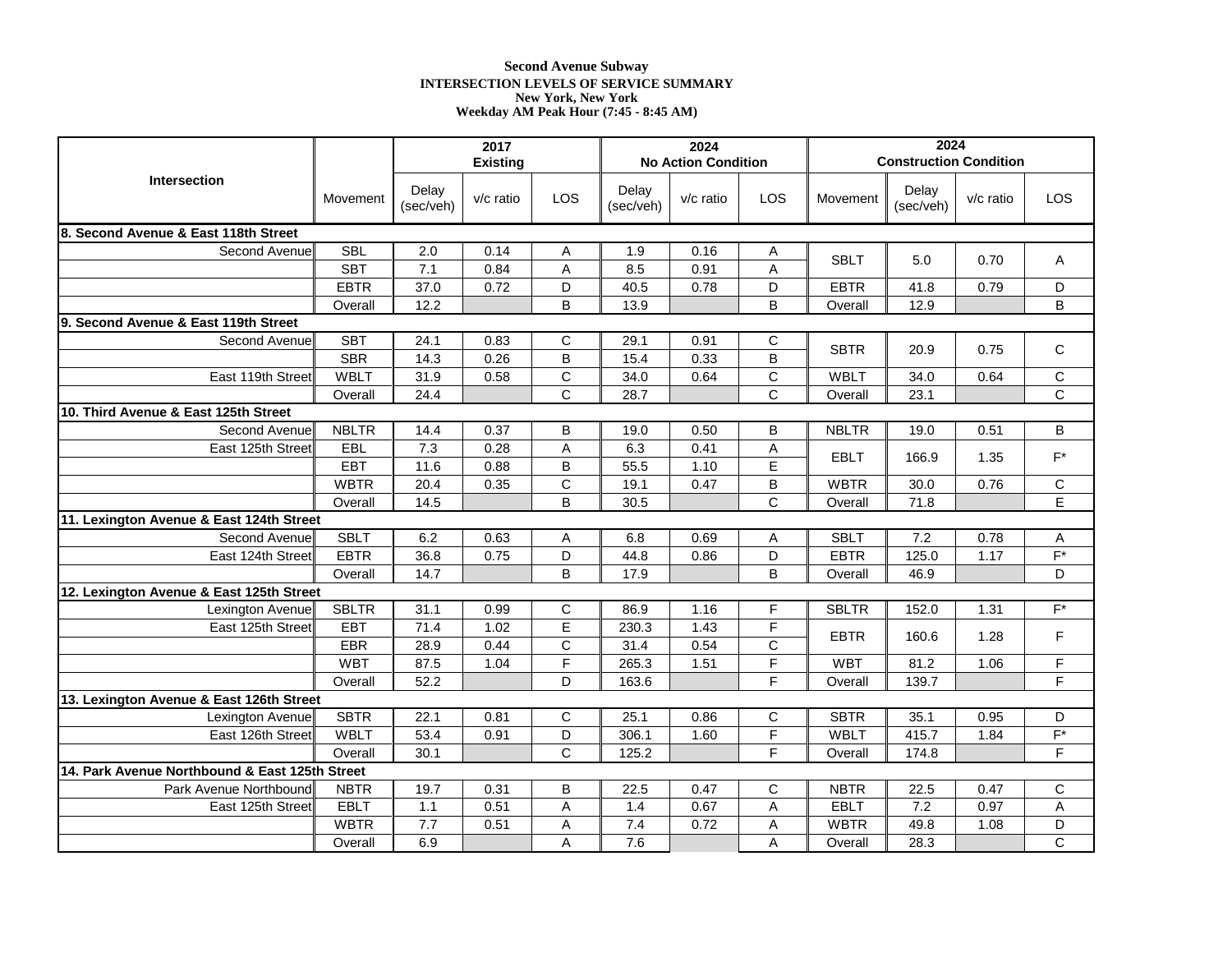# **Second Avenue Subway INTERSECTION LEVELS OF SERVICE SUMMARY New York, New York Weekday AM Peak Hour (7:45 - 8:45 AM)**

|                                                |             | 2017<br><b>Existing</b> |             |            |                    | 2024<br><b>No Action Condition</b> |            |             | 2024<br><b>Construction Condition</b> |           |       |  |
|------------------------------------------------|-------------|-------------------------|-------------|------------|--------------------|------------------------------------|------------|-------------|---------------------------------------|-----------|-------|--|
| <b>Intersection</b>                            | Movement    | Delay<br>(sec/veh)      | $v/c$ ratio | <b>LOS</b> | Delay<br>(sec/veh) | $v/c$ ratio                        | <b>LOS</b> | Movement    | Delay<br>(sec/veh)                    | v/c ratio | LOS   |  |
| 15. Park Avenue Southbound & East 125th Street |             |                         |             |            |                    |                                    |            |             |                                       |           |       |  |
| Park Avenue Southbound                         | <b>SBTR</b> | 24.1                    | 0.56        | C          | 27.8               | 0.69                               | С          | <b>SBTR</b> | 37.8                                  | 0.86      | D     |  |
| East 125th Street                              | <b>EBT</b>  | 48.0                    | 1.00        | D          | 157.3              | 1.31                               | F          | <b>EBTR</b> | 104.8                                 | 1.20      | F     |  |
|                                                | EBR         | 11.2                    | 0.46        | B          | 16.7               | 0.74                               | B          |             |                                       |           |       |  |
|                                                | <b>WBL</b>  | 5.7                     | 0.32        | A          | 49.0               | 0.83                               | D          | <b>WBLT</b> | 508.4                                 | 2.12      | $F^*$ |  |
|                                                | <b>WBT</b>  | 11.0                    | 0.74        | B          | 56.5               | 1.06                               | E          |             |                                       |           |       |  |
|                                                | Overall     | 28.4                    |             | C          | 84.7               |                                    | F          | Overall     | 193.8                                 |           | F     |  |
| 16. Madison Avenue & East 125th Street         |             |                         |             |            |                    |                                    |            |             |                                       |           |       |  |
| <b>Madison Avenuel</b>                         | <b>NBLT</b> | 22.8                    | 0.67        | C          | 23.7               | 0.70                               | C          | <b>NBLT</b> | 23.8                                  | 0.70      | C     |  |
|                                                | <b>NBR</b>  | 16.8                    | 0.23        | B          | 18.3               | 0.30                               | B          | <b>NBR</b>  | 18.3                                  | 0.30      | B     |  |
| East 125th Street                              | <b>EBLT</b> | 25.1                    | 0.72        | C          | 64.9               | 1.03                               | Е          | <b>EBLT</b> | 265.6                                 | 1.51      | $F^*$ |  |
|                                                | <b>WBT</b>  | 36.5                    | 0.75        | D          | 82.0               | 1.09                               | F          | <b>WBTR</b> | 34.5                                  | 0.94      |       |  |
|                                                | <b>WBR</b>  | 24.7                    | 0.19        | C          | 24.2               | 0.24                               | C          |             |                                       |           | C     |  |
|                                                | Overall     | 25.9                    |             | C          | 50.9               |                                    | D          | Overall     | 106.3                                 |           | F.    |  |

Notes: Analysis results based on Synchro 9.1, build 912, revision 4 (9.1.912.4).

\* indicates adverse impact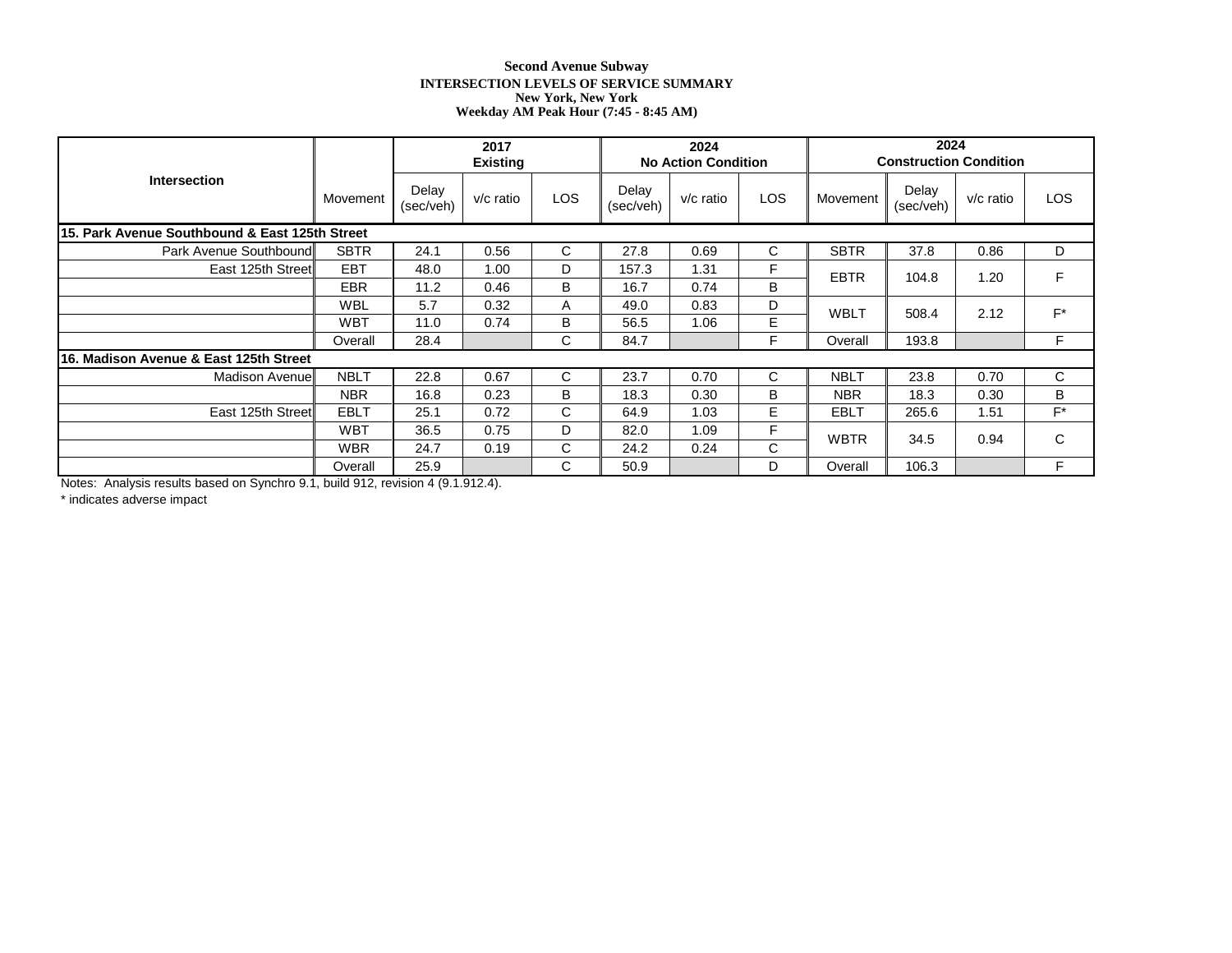# **Second Avenue Subway INTERSECTION LEVELS OF SERVICE SUMMARY New York, New York Weekday Midday Peak Hour (12:00 - 1:00 PM)**

|                                      |             |                    | 2017            |                           |                    | 2024                       |                         |              | 2024                          |             |                       |  |
|--------------------------------------|-------------|--------------------|-----------------|---------------------------|--------------------|----------------------------|-------------------------|--------------|-------------------------------|-------------|-----------------------|--|
|                                      |             |                    | <b>Existing</b> |                           |                    | <b>No Action Condition</b> |                         |              | <b>Construction Condition</b> |             |                       |  |
| <b>Intersection</b>                  | Movement    | Delay<br>(sec/veh) | v/c ratio       | LOS                       | Delay<br>(sec/veh) | $v/c$ ratio                | LOS                     | Movement     | Delay<br>(sec/veh)            | $v/c$ ratio | <b>LOS</b>            |  |
| 1. Second Avenue & East 105th Street |             |                    |                 |                           |                    |                            |                         |              |                               |             |                       |  |
| Second Avenue                        | <b>SBT</b>  | 10.9               | 0.81            | B                         | 11.6               | 0.86                       | B                       | <b>SBTR</b>  | 7.8                           | 0.67        |                       |  |
|                                      | <b>SBR</b>  | 4.9                | 0.19            | A                         | 5.8                | 0.34                       | A                       |              |                               |             | A                     |  |
| East 105th Street                    | <b>WBLT</b> | 21.6               | 0.02            | $\mathsf C$               | 22.8               | 0.13                       | $\mathsf C$             | <b>WBLT</b>  | 22.8                          | 0.13        | C                     |  |
|                                      | Overall     | 10.6               |                 | B                         | 11.5               |                            | B                       | Overall      | 8.4                           |             | Α                     |  |
| 2. Second Avenue & East 106th Street |             |                    |                 |                           |                    |                            |                         |              |                               |             |                       |  |
| Second Avenue                        | <b>SBL</b>  | $17.\overline{6}$  | 0.27            | В                         | 17.3               | 0.28                       | B                       |              |                               |             |                       |  |
|                                      | <b>SBT</b>  | 3.3                | 0.71            | $\boldsymbol{\mathsf{A}}$ | 5.1                | 0.79                       | A                       | <b>SBLTR</b> | 8.6                           | 0.67        | Α                     |  |
|                                      | SBR         | 3.4                | 0.37            | Α                         | 4.2                | 0.39                       | Α                       |              |                               |             |                       |  |
| East 106th Street                    | <b>EBTR</b> | 83.7               | 1.02            | F                         | 117.8              | 1.13                       | F                       | <b>EBTR</b>  | 117.8                         | 1.13        | F                     |  |
|                                      | <b>WBL</b>  | 106.5              | 1.04            | F                         | 171.7              | 1.22                       | F                       | <b>WBL</b>   | 171.7                         | 1.22        | F                     |  |
|                                      | <b>WBT</b>  | 31.5               | 0.57            | $\mathsf C$               | 31.7               | 0.60                       | $\mathsf{C}$            | <b>WBT</b>   | 31.7                          | 0.60        | C                     |  |
|                                      | Overall     | 27.6               |                 | $\overline{\text{c}}$     | 40.0               |                            | D                       | Overall      | 48.1                          |             | D                     |  |
| 3. Second Avenue & East 108th Street |             |                    |                 |                           |                    |                            |                         |              |                               |             |                       |  |
| Second Avenue                        | <b>SBL</b>  | 1.8                | 0.14            | Α                         | 1.7                | 0.14                       | Α                       | <b>SBLT</b>  | 2.9                           | 0.58        | Α                     |  |
|                                      | <b>SBT</b>  | 3.2                | 0.72            | A                         | 3.4                | 0.77                       | A                       |              |                               |             |                       |  |
|                                      | Overall     | $\overline{3.1}$   |                 | Α                         | $\overline{3.3}$   |                            | A                       | Overall      | 2.9                           |             | Α                     |  |
| 4. Second Avenue & East 109th Street |             |                    |                 |                           |                    |                            |                         |              |                               |             |                       |  |
| Second Avenue                        | <b>SBT</b>  | 20.9               | 0.75            | C                         | 22.7               | 0.81                       | $\overline{C}$          | <b>SBTR</b>  | 17.4                          | 0.60        | B                     |  |
|                                      | <b>SBR</b>  | 12.5               | 0.13            | $\overline{\mathsf{B}}$   | 12.9               | 0.15                       | $\overline{\mathsf{B}}$ |              |                               |             |                       |  |
| East 109th Street                    | <b>WBLT</b> | 25.1               | 0.28            | $\overline{\text{c}}$     | 25.4               | 0.30                       | $\overline{\text{c}}$   | WBLT         | 25.6                          | 0.31        | $\overline{C}$        |  |
|                                      | Overall     | 20.9               |                 | C                         | 22.5               |                            | $\overline{\text{c}}$   | Overall      | 18.1                          |             | B                     |  |
| 5. Second Avenue & East 115th Street | <b>SBT</b>  | 11.0               | 0.72            | B                         | 11.4               | 0.77                       |                         |              |                               |             |                       |  |
| Second Avenue                        | <b>SBR</b>  | 5.1                | 0.20            | $\overline{A}$            | 5.2                | 0.25                       | В<br>Ā                  | <b>SBTR</b>  | 7.2                           | 0.60        | Α                     |  |
| East 115th Street                    | <b>WBLT</b> | 27.9               | 0.54            | $\overline{\mathsf{C}}$   | 29.4               | 0.59                       | $\overline{\text{c}}$   | WBLT         | 29.4                          | 0.59        | C                     |  |
|                                      | Overall     | 13.1               |                 | B                         | 13.6               |                            | B                       | Overall      | 11.2                          |             | B                     |  |
| 6. Second Avenue & East 116th Street |             |                    |                 |                           |                    |                            |                         |              |                               |             |                       |  |
| Second Avenue                        | <b>SBL</b>  | 33.8               | 0.68            | $\mathsf C$               | 35.8               | 0.76                       | D                       |              |                               |             |                       |  |
|                                      | <b>SBT</b>  | 3.6                | 0.65            | Α                         | 3.6                | 0.69                       | A                       | <b>SBLTR</b> | 11.3                          | 0.68        | В                     |  |
|                                      | <b>SBR</b>  | 2.7                | 0.32            | Α                         | 2.7                | 0.34                       | A                       |              |                               |             |                       |  |
| East 116th Street                    | <b>EBTR</b> | 29.5               | 0.67            | $\mathsf{C}$              | 30.8               | 0.71                       | $\overline{\text{c}}$   | <b>EBTR</b>  | 30.8                          | 0.71        | C                     |  |
|                                      | <b>WBLT</b> | 31.6               | 0.68            | $\mathsf C$               | 33.6               | 0.72                       | $\mathsf C$             | <b>WBLT</b>  | 33.6                          | 0.72        | $\overline{\text{c}}$ |  |
|                                      | Overall     | 15.0               |                 | B                         | 15.7               |                            | B                       | Overall      | 19.7                          |             | B                     |  |
| 7. Second Avenue & East 117th Street |             |                    |                 |                           |                    |                            |                         |              |                               |             |                       |  |
| Second Avenue                        | <b>SBT</b>  | 7.1                | 0.80            | Α                         | 7.8                | 0.86                       | Α                       |              |                               |             |                       |  |
|                                      | <b>SBR</b>  | 2.5                | 0.15            | Α                         | 2.5                | 0.19                       | A                       | <b>SBTR</b>  | 5.5                           | 0.68        | Α                     |  |
| East 117th Street                    | <b>WBLT</b> | 30.8               | 0.55            | C                         | 32.8               | 0.61                       | $\mathsf{C}$            | <b>WBLT</b>  | 33.0                          | 0.61        | C                     |  |
|                                      | Overall     | 9.8                |                 | Α                         | 10.8               |                            | B                       | Overall      | 9.8                           |             | A                     |  |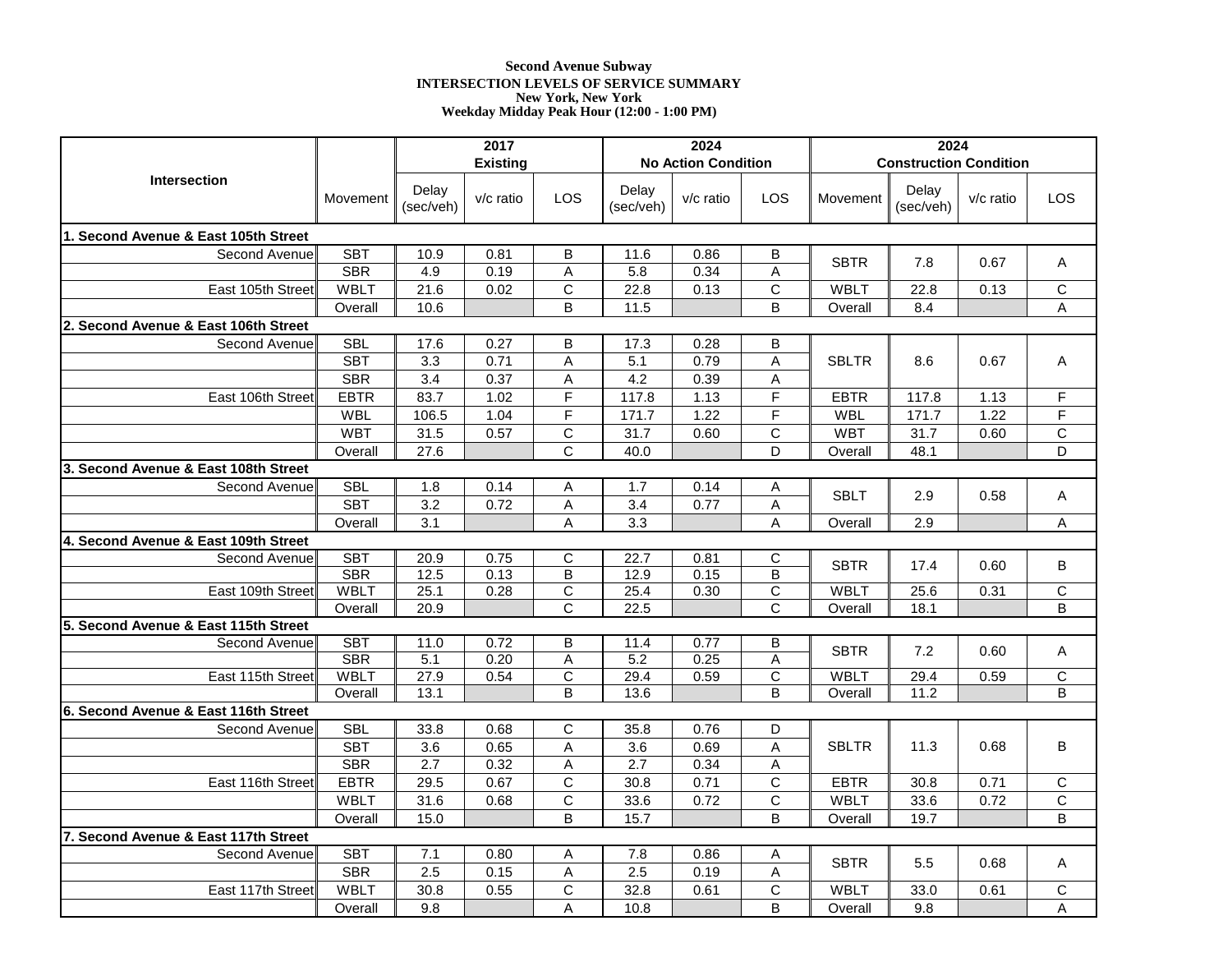# **Second Avenue Subway INTERSECTION LEVELS OF SERVICE SUMMARY New York, New York Weekday Midday Peak Hour (12:00 - 1:00 PM)**

|                                                |              |                    | 2017            |                     |                    | 2024                       |                       |                            | 2024                          |              |                    |  |
|------------------------------------------------|--------------|--------------------|-----------------|---------------------|--------------------|----------------------------|-----------------------|----------------------------|-------------------------------|--------------|--------------------|--|
|                                                |              |                    | <b>Existing</b> |                     |                    | <b>No Action Condition</b> |                       |                            | <b>Construction Condition</b> |              |                    |  |
| <b>Intersection</b>                            | Movement     | Delay<br>(sec/veh) | $v/c$ ratio     | LOS                 | Delay<br>(sec/veh) | v/c ratio                  | LOS                   | Movement                   | Delay<br>(sec/veh)            | v/c ratio    | <b>LOS</b>         |  |
| 8. Second Avenue & East 118th Street           |              |                    |                 |                     |                    |                            |                       |                            |                               |              |                    |  |
| Second Avenue                                  | <b>SBL</b>   | 2.1                | 0.17            | Α                   | 2.1                | 0.21                       | Α                     | <b>SBLT</b>                | 7.1                           | 0.67         | Α                  |  |
|                                                | <b>SBT</b>   | 6.3                | 0.75            | $\mathsf A$         | 6.7                | 0.81                       | A                     |                            |                               |              |                    |  |
|                                                | <b>EBTR</b>  | 35.0               | 0.67            | $\overline{C}$      | 40.2               | 0.76                       | D                     | <b>EBTR</b>                | 40.7                          | 0.77         | D                  |  |
|                                                | Overall      | 10.6               |                 | B                   | 11.9               |                            | B                     | Overall                    | 13.8                          |              | B                  |  |
| 9. Second Avenue & East 119th Street           |              |                    |                 |                     |                    |                            |                       |                            |                               |              |                    |  |
| Second Avenue                                  | <b>SBT</b>   | 22.3               | 0.79            | $\mathsf{C}$        | 25.2               | 0.86                       | C                     | <b>SBTR</b>                | 18.3                          | 0.65         | В                  |  |
|                                                | <b>SBR</b>   | 12.3               | 0.11            | B                   | 12.7               | 0.14                       | $\overline{B}$        |                            |                               |              |                    |  |
| East 119th Street                              | <b>WBLT</b>  | 28.8               | 0.48            | $\mathsf C$         | 31.3               | 0.57                       | $\mathsf C$           | <b>WBLT</b>                | 31.3                          | 0.57         | С                  |  |
|                                                | Overall      | 22.8               |                 | $\mathsf{C}$        | 25.5               |                            | $\overline{\text{c}}$ | Overall                    | 20.4                          |              | C                  |  |
| 10. Third Avenue & East 125th Street           |              |                    |                 |                     |                    |                            |                       |                            |                               |              |                    |  |
| Second Avenue                                  | <b>NBLTR</b> | 14.1               | 0.35            | B                   | 17.9               | 0.47                       | B                     | <b>NBLTR</b>               | 17.9                          | 0.47         | B                  |  |
| East 125th Street                              | EBL          | 7.1                | 0.19            | A                   | 5.6                | 0.36                       | A                     | <b>EBLT</b>                | 112.4                         | 1.22         | $\mathsf{F}^\star$ |  |
|                                                | <b>EBT</b>   | 11.9               | 0.75            | B                   | 20.0               | 1.01                       | B                     |                            |                               |              |                    |  |
|                                                | <b>WBTR</b>  | 20.1               | 0.32            | $\mathsf C$         | 19.6               | 0.47                       | B                     | <b>WBTR</b>                | 28.3                          | 0.71         | $\mathsf C$        |  |
|                                                | Overall      | 14.4               |                 | B                   | 18.4               |                            | $\overline{B}$        | Overall                    | 50.2                          |              | D                  |  |
| 11. Lexington Avenue & East 124th Street       | <b>SBLT</b>  |                    |                 |                     |                    |                            |                       |                            |                               |              |                    |  |
| Second Avenue<br>East 124th Street             | <b>EBTR</b>  | 4.2<br>30.9        | 0.37<br>0.63    | Α<br>$\overline{c}$ | 5.4<br>37.5        | 0.46<br>0.77               | Α<br>$\overline{D}$   | <b>SBLT</b><br><b>EBTR</b> | 4.0<br>55.8                   | 0.53<br>0.95 | А<br>$E^*$         |  |
|                                                |              | 13.6               |                 | B                   | 17.0               |                            | B                     |                            | 25.1                          |              | C                  |  |
| 12. Lexington Avenue & East 125th Street       | Overall      |                    |                 |                     |                    |                            |                       | Overall                    |                               |              |                    |  |
| Lexington Avenue                               | <b>SBLTR</b> | 14.5               | 0.72            | B                   | 24.7               | 0.91                       | C                     | <b>SBLTR</b>               | 59.5                          | 1.08         | $E^*$              |  |
| East 125th Street                              | <b>EBT</b>   | 53.7               | 0.97            | $\mathsf D$         | 225.3              | 1.43                       | F                     |                            |                               |              |                    |  |
|                                                | EBR          | 18.0               | 0.32            | B                   | 23.1               | 0.48                       | $\overline{C}$        | <b>EBTR</b>                | 146.5                         | 1.25         | F                  |  |
|                                                | <b>WBT</b>   | 53.1               | 0.91            | D                   | 149.7              | 1.24                       | $\overline{F}$        | <b>WBT</b>                 | 43.2                          | 0.89         | D                  |  |
|                                                | Overall      | 33.3               |                 | $\mathsf{C}$        | 110.1              |                            | F                     | Overall                    | 79.7                          |              | E                  |  |
| 13. Lexington Avenue & East 126th Street       |              |                    |                 |                     |                    |                            |                       |                            |                               |              |                    |  |
| Lexington Avenue                               | <b>SBTR</b>  | 15.1               | 0.56            | B                   | 19.7               | 0.66                       | B                     | <b>SBTR</b>                | 22.9                          | 0.77         | $\overline{C}$     |  |
| East 126th Street                              | <b>WBLT</b>  | 36.0               | 0.72            | D                   | 214.9              | 1.39                       | F                     | <b>WBLT</b>                | 287.5                         | 1.56         | $F^*$              |  |
|                                                | Overall      | 20.9               |                 | $\mathsf{C}$        | 102.8              |                            | F                     | Overall                    | 133.8                         |              | F                  |  |
| 14. Park Avenue Northbound & East 125th Street |              |                    |                 |                     |                    |                            |                       |                            |                               |              |                    |  |
| Park Avenue Northbound                         | <b>NBTR</b>  | 24.0               | 0.36            | $\mathsf C$         | 27.6               | 0.53                       | $\mathsf C$           | <b>NBTR</b>                | 27.6                          | 0.53         | $\mathsf C$        |  |
| East 125th Street                              | <b>EBLT</b>  | 1.9                | 0.41            | $\mathsf A$         | 1.6                | 0.62                       | $\overline{A}$        | <b>EBLT</b>                | 2.4                           | 0.78         | $\overline{A}$     |  |
|                                                | <b>WBTR</b>  | 13.0               | 0.40            | B                   | 11.7               | 0.55                       | B                     | <b>WBTR</b>                | 19.7                          | 0.85         | B                  |  |
|                                                | Overall      | 10.2               |                 | B                   | 9.9                |                            | A                     | Overall                    | 14.4                          |              | B                  |  |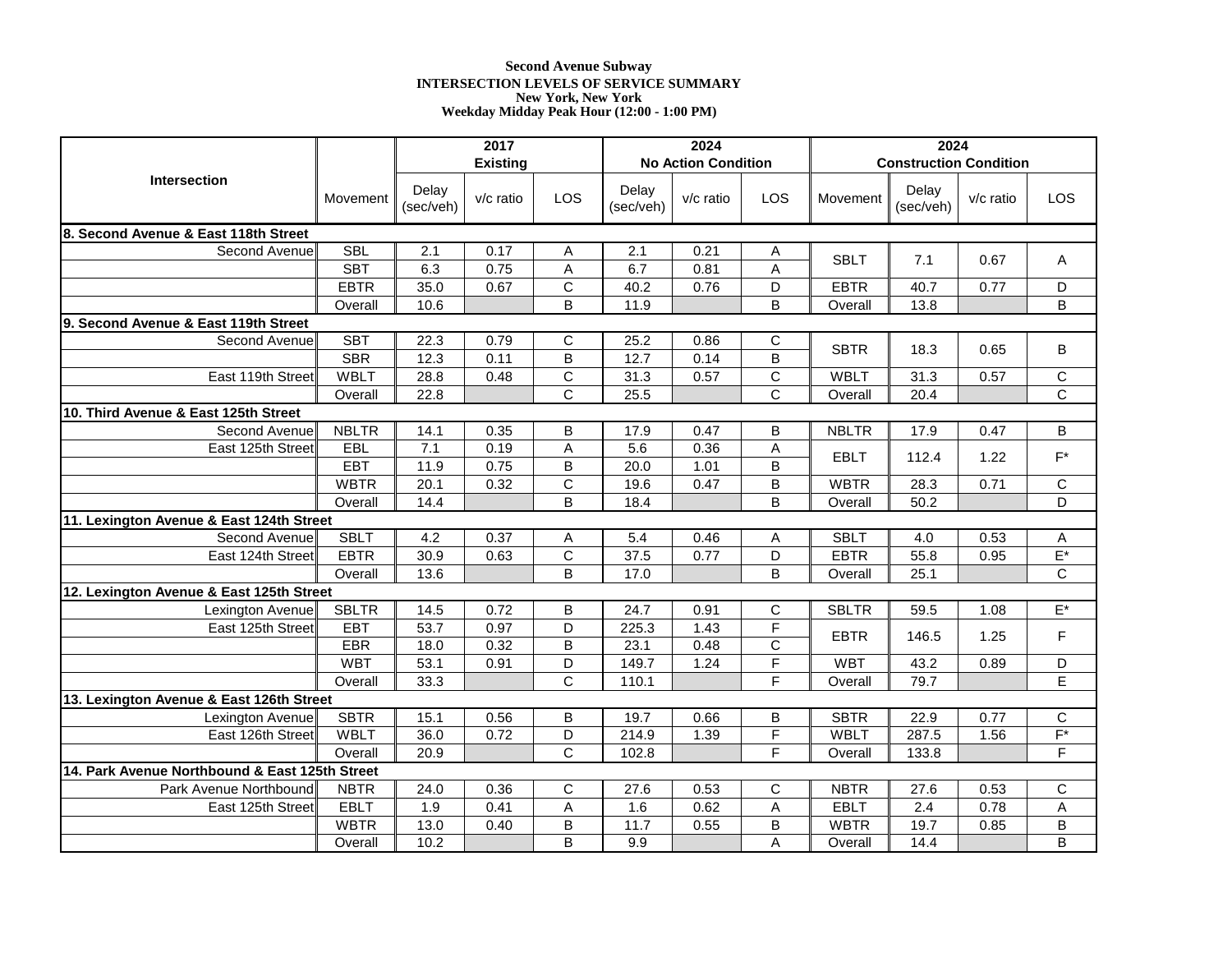# **Second Avenue Subway INTERSECTION LEVELS OF SERVICE SUMMARY New York, New York Weekday Midday Peak Hour (12:00 - 1:00 PM)**

|                                                |             | 2017<br><b>Existing</b> |             |              |                    | 2024<br><b>No Action Condition</b> |            | 2024<br><b>Construction Condition</b> |                    |             |       |
|------------------------------------------------|-------------|-------------------------|-------------|--------------|--------------------|------------------------------------|------------|---------------------------------------|--------------------|-------------|-------|
| <b>Intersection</b>                            | Movement    | Delay<br>(sec/veh)      | $v/c$ ratio | <b>LOS</b>   | Delay<br>(sec/veh) | $v/c$ ratio                        | <b>LOS</b> | Movement                              | Delay<br>(sec/veh) | $v/c$ ratio | LOS   |
| 15. Park Avenue Southbound & East 125th Street |             |                         |             |              |                    |                                    |            |                                       |                    |             |       |
| Park Avenue Southbound                         | <b>SBTR</b> | 29.1                    | 0.62        | C            | 37.7               | 0.80                               | D          | <b>SBTR</b>                           | 64.8               | 1.00        | E*    |
| East 125th Street                              | <b>EBT</b>  | 9.9                     | 0.73        | A            | 55.3               | 1.10                               | Е          | <b>EBTR</b>                           | 36.5               | 1.06        | D     |
|                                                | EBR         | 6.5                     | 0.42        | A            | 9.7                | 0.75                               | Α          |                                       |                    |             |       |
|                                                | <b>WBL</b>  | 3.3                     | 0.26        | A            | 9.6                | 0.48                               | Α          | <b>WBLT</b>                           | 138.9              | 1.28        | $F^*$ |
|                                                | <b>WBT</b>  | 5.8                     | 0.57        | A            | 14.1               | 0.82                               | B          |                                       |                    |             |       |
|                                                | Overall     | 13.8                    |             | B            | 34.4               |                                    | C          | Overall                               | 74.9               |             | E.    |
| 16. Madison Avenue & East 125th Street         |             |                         |             |              |                    |                                    |            |                                       |                    |             |       |
| <b>Madison Avenuel</b>                         | <b>NBLT</b> | 23.6                    | 0.69        | C            | 24.5               | 0.73                               | C          | <b>NBLT</b>                           | 24.5               | 0.73        | C     |
|                                                | <b>NBR</b>  | 16.1                    | 0.18        | B            | 20.9               | 0.37                               | С          | <b>NBR</b>                            | 20.9               | 0.37        | C.    |
| East 125th Street                              | <b>EBLT</b> | 24.9                    | 0.70        | $\mathsf{C}$ | 75.4               | 1.06                               | E          | <b>EBLT</b>                           | 320.0              | 1.63        | $F^*$ |
|                                                | <b>WBT</b>  | 27.1                    | 0.60        | C            | 35.9               | 0.87                               | D          |                                       | 23.3               | 0.83        | C     |
|                                                | <b>WBR</b>  | 21.4                    | 0.18        | C            | 20.4               | 0.27                               | C          | <b>WBTR</b>                           |                    |             |       |
|                                                | Overall     | 24.3                    |             | C            | 45.0               |                                    | D          | Overall                               | 123.0              |             | F     |

Notes: Analysis results based on Synchro 9.1, build 912, revision 4 (9.1.912.4).

\* indicates adverse impact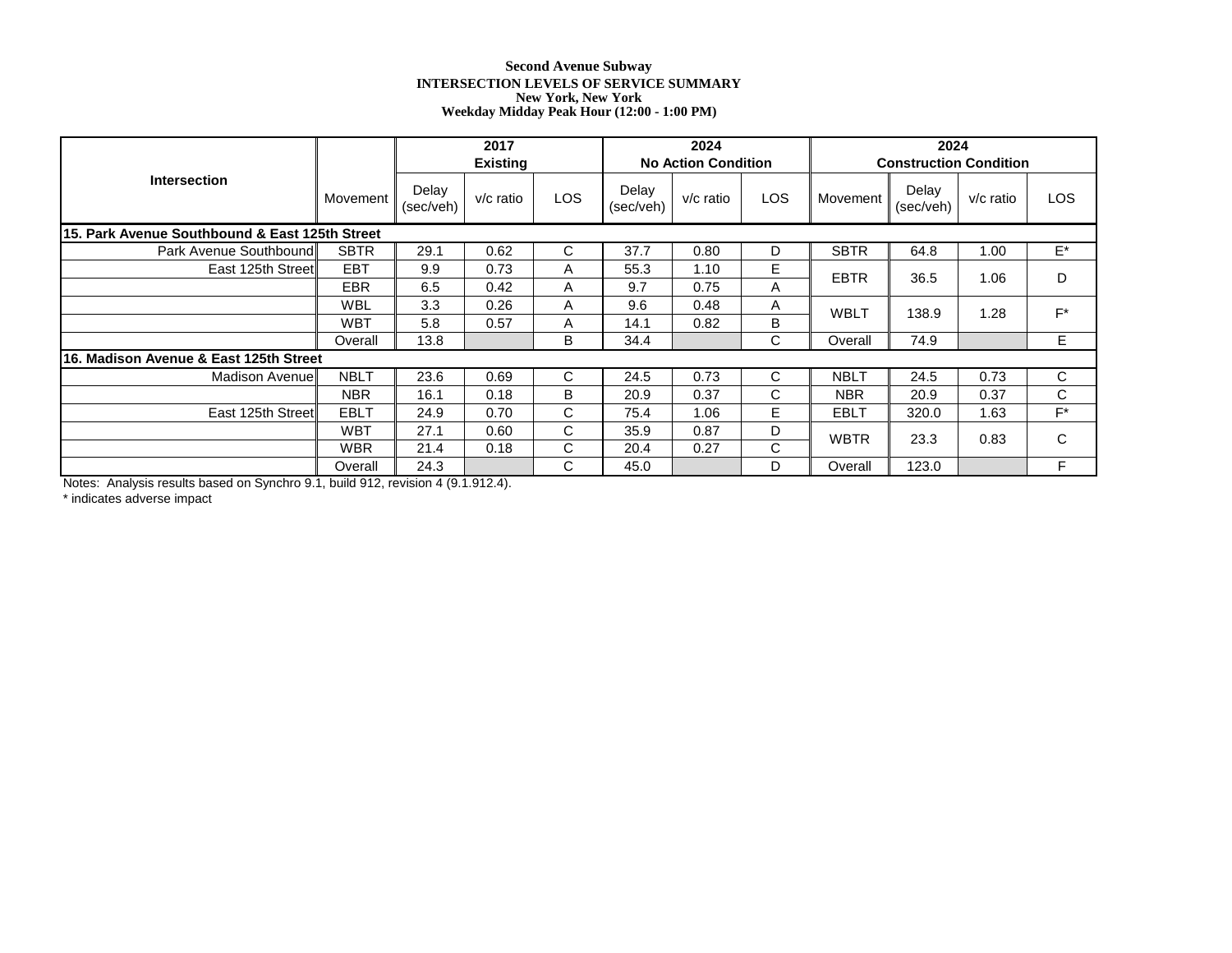# **Second Avenue Subway INTERSECTION LEVELS OF SERVICE SUMMARY New York, New York Weekday PM Peak Hour (5:00 - 6:00 PM)**

|                                      |                          |                    | 2017            |                              |                    | 2024                       |                              | 2024         |                               |             |                       |
|--------------------------------------|--------------------------|--------------------|-----------------|------------------------------|--------------------|----------------------------|------------------------------|--------------|-------------------------------|-------------|-----------------------|
|                                      |                          |                    | <b>Existing</b> |                              |                    | <b>No Action Condition</b> |                              |              | <b>Construction Condition</b> |             |                       |
| <b>Intersection</b>                  | Movement                 | Delay<br>(sec/veh) | v/c ratio       | LOS                          | Delay<br>(sec/veh) | $v/c$ ratio                | LOS                          | Movement     | Delay<br>(sec/veh)            | $v/c$ ratio | LOS                   |
| 1. Second Avenue & East 105th Street |                          |                    |                 |                              |                    |                            |                              |              |                               |             |                       |
| Second Avenue                        | <b>SBT</b>               | 7.0                | 0.79            | Α                            | 8.1                | 0.84                       | Α                            | <b>SBTR</b>  |                               | 0.63        |                       |
|                                      | <b>SBR</b>               | $\overline{3.7}$   | 0.16            | $\overline{A}$               | $\overline{4.3}$   | 0.29                       | $\overline{A}$               |              | 5.8                           |             | A                     |
| East 105th Street                    | <b>WBLT</b>              | 27.0               | 0.39            | $\mathsf{C}$                 | 29.5               | 0.50                       | $\mathsf{C}$                 | <b>WBLT</b>  | 29.5                          | 0.50        | C                     |
|                                      | Overall                  | 8.8                |                 | Α                            | 10.2               |                            | B                            | Overall      | 9.1                           |             | Α                     |
| 2. Second Avenue & East 106th Street |                          |                    |                 |                              |                    |                            |                              |              |                               |             |                       |
| Second Avenue                        | <b>SBL</b>               | 13.6               | 0.20            | B                            | 14.1               | 0.20                       | B                            |              |                               |             |                       |
|                                      | <b>SBT</b>               | 2.4                | 0.74            | $\boldsymbol{\mathsf{A}}$    | 4.0                | 0.81                       | A                            | <b>SBLTR</b> | 5.6                           | 0.64        | Α                     |
|                                      | <b>SBR</b>               | 1.5                | 0.26            | A                            | 2.4                | 0.28                       | A                            |              |                               |             |                       |
| East 106th Street                    | <b>EBTR</b>              | 87.0               | 1.02            | F                            | 106.3              | 1.09                       | F                            | <b>EBTR</b>  | 106.3                         | 1.09        | F                     |
|                                      | <b>WBL</b>               | 39.9               | 0.56            | D                            | 44.3               | 0.62                       | D                            | <b>WBL</b>   | 44.3                          | 0.62        | D                     |
|                                      | <b>WBT</b>               | 32.8               | 0.61            | $\mathsf C$                  | 33.5               | 0.65                       | $\mathsf{C}$                 | <b>WBT</b>   | 33.5                          | 0.65        | $\overline{C}$        |
|                                      | Overall                  | 19.6               |                 | $\overline{B}$               | 24.2               |                            | $\overline{\text{c}}$        | Overall      | 29.2                          |             | $\overline{\text{c}}$ |
| 3. Second Avenue & East 108th Street |                          |                    |                 |                              |                    |                            |                              |              |                               |             |                       |
| Second Avenue                        | <b>SBL</b>               | 2.3                | 0.25            | Α                            | 2.3                | 0.26                       | Α                            | <b>SBLT</b>  | 3.4                           | 0.68        | Α                     |
|                                      | <b>SBT</b>               | 4.3                | 0.83            | A                            | 4.9                | 0.88                       | A                            |              |                               |             |                       |
|                                      | Overall                  | 4.2                |                 | $\boldsymbol{\mathsf{A}}$    | 4.7                |                            | A                            | Overall      | 3.4                           |             | Α                     |
| 4. Second Avenue & East 109th Street |                          |                    |                 |                              |                    |                            |                              |              |                               |             |                       |
| Second Avenue                        | <b>SBT</b><br><b>SBR</b> | 26.4<br>15.1       | 0.88<br>0.32    | C<br>$\overline{\mathsf{B}}$ | 31.0<br>16.2       | 0.93<br>0.37               | C<br>$\overline{\mathsf{B}}$ | <b>SBTR</b>  | 20.4                          | 0.74        | C                     |
| East 109th Street                    | <b>WBLT</b>              | 29.3               | 0.50            | $\overline{C}$               | 30.1               | 0.53                       | $\overline{\text{c}}$        | <b>WBLT</b>  | 30.2                          | 0.53        | $\overline{C}$        |
|                                      | Overall                  | 25.9               |                 | $\mathsf{C}$                 | 29.9               |                            | $\overline{\text{c}}$        | Overall      | 21.6                          |             | $\overline{\text{c}}$ |
| 5. Second Avenue & East 115th Street |                          |                    |                 |                              |                    |                            |                              |              |                               |             |                       |
| Second Avenue                        | <b>SBT</b>               | 10.4               | 0.75            | $\overline{B}$               | 10.7               | 0.79                       | $\overline{B}$               |              |                               |             |                       |
|                                      | <b>SBR</b>               | 4.6                | 0.20            | $\overline{A}$               | 4.8                | 0.25                       | $\overline{A}$               | <b>SBTR</b>  | 6.5                           | 0.60        | Α                     |
| East 115th Street                    | <b>WBLT</b>              | 32.8               | 0.69            | $\overline{c}$               | 34.9               | 0.73                       | $\overline{\text{c}}$        | WBLT         | 34.9                          | 0.73        | $\overline{C}$        |
|                                      | Overall                  | 13.9               |                 | B                            | 14.5               |                            | $\overline{B}$               | Overall      | 12.6                          |             | $\overline{B}$        |
| 6. Second Avenue & East 116th Street |                          |                    |                 |                              |                    |                            |                              |              |                               |             |                       |
| Second Avenue                        | <b>SBL</b>               | 25.0               | 0.49            | $\mathsf C$                  | 25.4               | 0.58                       | $\mathsf{C}$                 |              |                               |             |                       |
|                                      | <b>SBT</b>               | 2.5                | 0.66            | A                            | $\overline{2.4}$   | 0.70                       | A                            | <b>SBLTR</b> | 9.3                           | 0.64        | Α                     |
|                                      | <b>SBR</b>               | 1.6                | 0.24            | Α                            | 1.5                | 0.28                       | Α                            |              |                               |             |                       |
| East 116th Street                    | <b>EBTR</b>              | 30.3               | 0.70            | $\overline{c}$               | 32.2               | 0.75                       | $\overline{c}$               | <b>EBTR</b>  | 32.2                          | 0.75        | C                     |
|                                      | <b>WBLT</b>              | 29.6               | 0.64            | $\overline{C}$               | 31.3               | 0.68                       | $\overline{C}$               | <b>WBLT</b>  | 31.3                          | 0.68        | $\overline{\text{c}}$ |
|                                      | Overall                  | 13.8               |                 | B                            | 14.5               |                            | $\overline{B}$               | Overall      | 19.1                          |             | $\overline{B}$        |
| 7. Second Avenue & East 117th Street |                          |                    |                 |                              |                    |                            |                              |              |                               |             |                       |
| Second Avenue                        | <b>SBT</b>               | 6.3                | 0.84            | A                            | 7.3                | 0.90                       | Α                            | <b>SBTR</b>  | 5.2                           | 0.69        | Α                     |
|                                      | <b>SBR</b>               | 2.1                | 0.16            | A                            | $\overline{2.2}$   | 0.21                       | A                            |              |                               |             |                       |
| East 117th Street                    | <b>WBLT</b>              | 29.9               | 0.52            | $\mathsf C$                  | 31.2               | 0.57                       | $\mathsf{C}$                 | <b>WBLT</b>  | 31.4                          | 0.57        | C                     |
|                                      | Overall                  | 8.9                |                 | A                            | 9.9                |                            | A                            | Overall      | 9.0                           |             | A                     |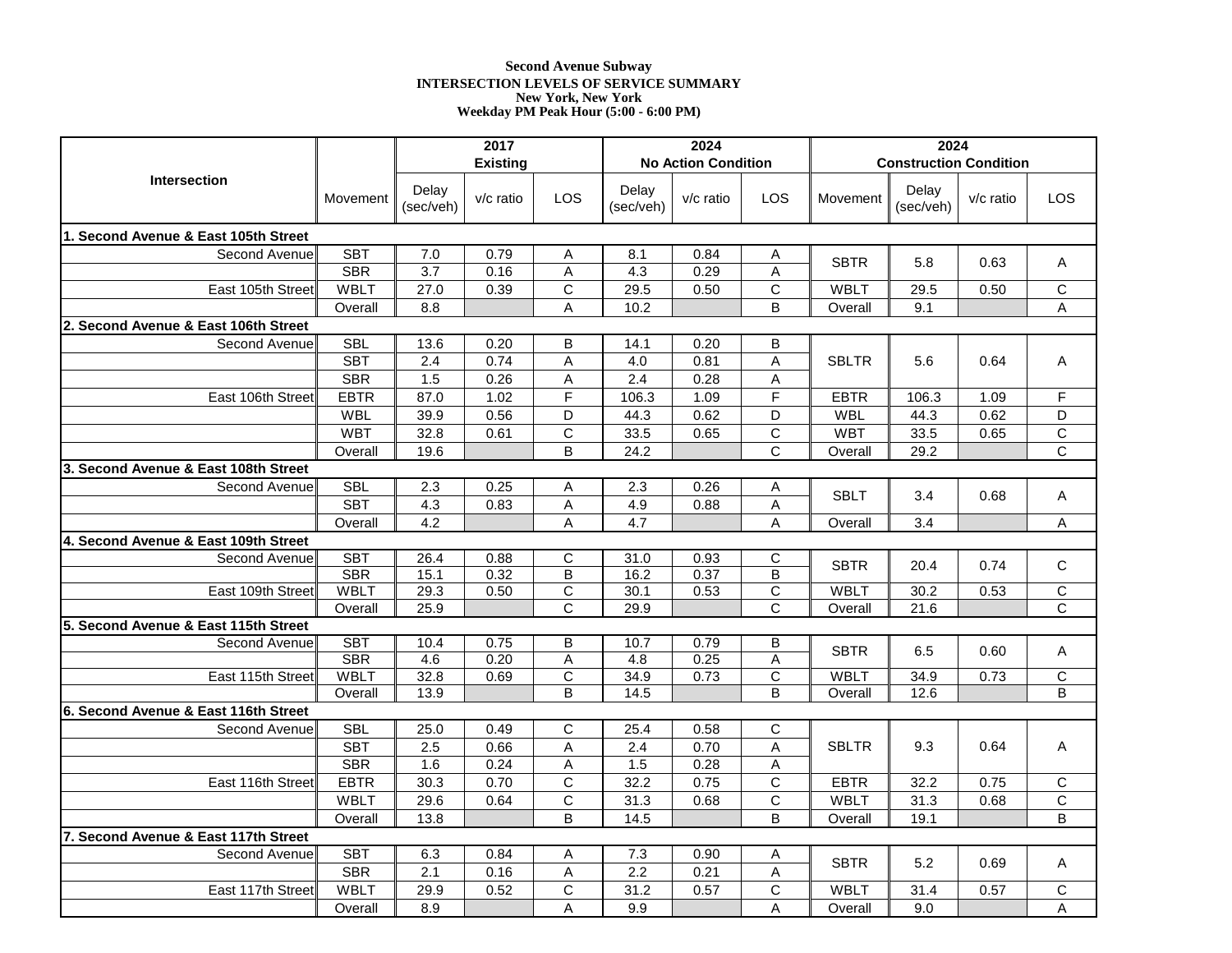# **Second Avenue Subway INTERSECTION LEVELS OF SERVICE SUMMARY New York, New York Weekday PM Peak Hour (5:00 - 6:00 PM)**

|                                                |              |                    | 2017            |                       |                    | 2024                       |                       |              | 2024                          |           |                       |  |
|------------------------------------------------|--------------|--------------------|-----------------|-----------------------|--------------------|----------------------------|-----------------------|--------------|-------------------------------|-----------|-----------------------|--|
|                                                |              |                    | <b>Existing</b> |                       |                    | <b>No Action Condition</b> |                       |              | <b>Construction Condition</b> |           |                       |  |
| <b>Intersection</b>                            | Movement     | Delay<br>(sec/veh) | $v/c$ ratio     | LOS                   | Delay<br>(sec/veh) | v/c ratio                  | LOS                   | Movement     | Delay<br>(sec/veh)            | v/c ratio | <b>LOS</b>            |  |
| 8. Second Avenue & East 118th Street           |              |                    |                 |                       |                    |                            |                       |              |                               |           |                       |  |
| Second Avenue                                  | <b>SBL</b>   | 1.9                | 0.16            | Α                     | 1.9                | 0.19                       | Α                     | <b>SBLT</b>  | 6.4                           | 0.67      | Α                     |  |
|                                                | <b>SBT</b>   | 7.8                | 0.81            | $\mathsf A$           | 8.9                | 0.88                       | A                     |              |                               |           |                       |  |
|                                                | <b>EBTR</b>  | 57.8               | 0.93            | E                     | 74.8               | 1.01                       | E                     | <b>EBTR</b>  | 76.6                          | 1.01      | E                     |  |
|                                                | Overall      | 17.8               |                 | B                     | 22.0               |                            | $\overline{\text{c}}$ | Overall      | 23.8                          |           | $\overline{\text{c}}$ |  |
| 9. Second Avenue & East 119th Street           |              |                    |                 |                       |                    |                            |                       |              |                               |           |                       |  |
| Second Avenue                                  | <b>SBT</b>   | 21.8               | 0.79            | С                     | 24.6               | 0.85                       | С                     | <b>SBTR</b>  | 18.4                          | 0.66      | В                     |  |
|                                                | <b>SBR</b>   | 13.1               | 0.18            | B                     | 13.7               | 0.22                       | $\overline{B}$        |              |                               |           |                       |  |
| East 119th Street                              | <b>WBLT</b>  | 27.7               | 0.43            | $\overline{C}$        | 28.8               | 0.48                       | $\overline{C}$        | <b>WBLT</b>  | 28.8                          | 0.48      | $\mathsf C$           |  |
|                                                | Overall      | 22.0               |                 | C                     | 24.5               |                            | $\overline{\text{c}}$ | Overall      | 19.8                          |           | B                     |  |
| 10. Third Avenue & East 125th Street           |              |                    |                 |                       |                    |                            |                       |              |                               |           |                       |  |
| Second Avenue                                  | <b>NBLTR</b> | 14.6               | 0.39            | B                     | 18.8               | 0.54                       | B                     | <b>NBLTR</b> | 18.9                          | 0.54      | B                     |  |
| East 125th Street                              | EBL          | $5.0$              | 0.24            | Α                     | 4.3                | 0.55                       | A                     | <b>EBLT</b>  | 566.2                         | 2.24      | $F^*$                 |  |
|                                                | EBT          | 8.8                | 0.72            | A                     | 152.4              | 1.33                       | F                     |              |                               |           |                       |  |
|                                                | <b>WBTR</b>  | 22.3               | 0.48            | $\overline{C}$        | 22.2               | 0.62                       | $\overline{C}$        | <b>WBTR</b>  | 46.0                          | 0.93      | D                     |  |
|                                                | Overall      | 15.2               |                 | B                     | 59.5               |                            | E                     | Overall      | 193.8                         |           | F                     |  |
| 11. Lexington Avenue & East 124th Street       |              |                    |                 |                       |                    |                            |                       |              |                               |           |                       |  |
| Second Avenue                                  | <b>SBLT</b>  | 4.8                | 0.55            | A                     | 6.7                | 0.66                       | A                     | <b>SBLT</b>  | 6.2                           | 0.76      | Α                     |  |
| East 124th Street                              | <b>EBTR</b>  | 31.3               | 0.64            | $\overline{\text{c}}$ | 40.4               | 0.81                       | $\overline{D}$        | <b>EBTR</b>  | 107.8                         | 1.12      | $F^*$                 |  |
|                                                | Overall      | 11.7               |                 | B                     | 16.3               |                            | B                     | Overall      | 39.3                          |           | D                     |  |
| 12. Lexington Avenue & East 125th Street       |              |                    |                 |                       |                    |                            |                       |              |                               |           |                       |  |
| Lexington Avenue                               | <b>SBLTR</b> | 10.8               | 0.78            | B                     | 14.9               | 0.98                       | В                     | <b>SBLTR</b> | 69.6                          | 1.13      | $E^*$                 |  |
| East 125th Street                              | <b>EBT</b>   | 37.2               | 0.89            | D                     | 380.1              | 1.78                       | F                     | <b>EBTR</b>  | 264.4                         | 1.52      | F                     |  |
|                                                | EBR          | 15.1               | 0.32            | B                     | 23.0               | 0.49                       | $\mathsf{C}$          |              |                               |           |                       |  |
|                                                | <b>WBT</b>   | 73.4               | 0.98            | $\overline{E}$        | 177.8              | 1.30                       | F                     | <b>WBT</b>   | 41.5                          | 0.89      | D                     |  |
|                                                | Overall      | 31.4               |                 | $\overline{c}$        | 162.1              |                            | F                     | Overall      | 122.7                         |           | F                     |  |
| 13. Lexington Avenue & East 126th Street       |              |                    |                 |                       |                    |                            |                       |              |                               |           |                       |  |
| Lexington Avenue                               | <b>SBTR</b>  | 21.4               | 0.79            | $\mathsf C$           | 34.8               | 0.93                       | $\mathsf C$           | <b>SBTR</b>  | 63.1                          | 1.05      | $E^*$                 |  |
| East 126th Street                              | <b>WBLT</b>  | 72.6               | 1.03            | E                     | 325.1              | 1.66                       | F                     | <b>WBLT</b>  | 404.6                         | 1.83      | $F^*$                 |  |
|                                                | Overall      | 38.2               |                 | D                     | 161.9              |                            | F                     | Overall      | 210.8                         |           | F                     |  |
| 14. Park Avenue Northbound & East 125th Street |              |                    |                 |                       |                    |                            |                       |              |                               |           |                       |  |
| Park Avenue Northbound                         | <b>NBTR</b>  | 32.4               | 0.70            | C                     | 55.5               | 0.94                       | Е                     | <b>NBTR</b>  | 55.5                          | 0.94      | Е                     |  |
| East 125th Street                              | <b>EBLT</b>  | 1.3                | 0.36            | $\mathsf A$           | 1.4                | 0.68                       | $\overline{A}$        | <b>EBLT</b>  | 3.2                           | 0.89      | A                     |  |
|                                                | <b>WBTR</b>  | 12.5               | 0.42            | B                     | 11.2               | 0.57                       | $\overline{B}$        | <b>WBTR</b>  | 19.5                          | 0.85      | B                     |  |
|                                                | Overall      | 15.2               |                 | B                     | 19.0               |                            | B                     | Overall      | 24.7                          |           | C                     |  |